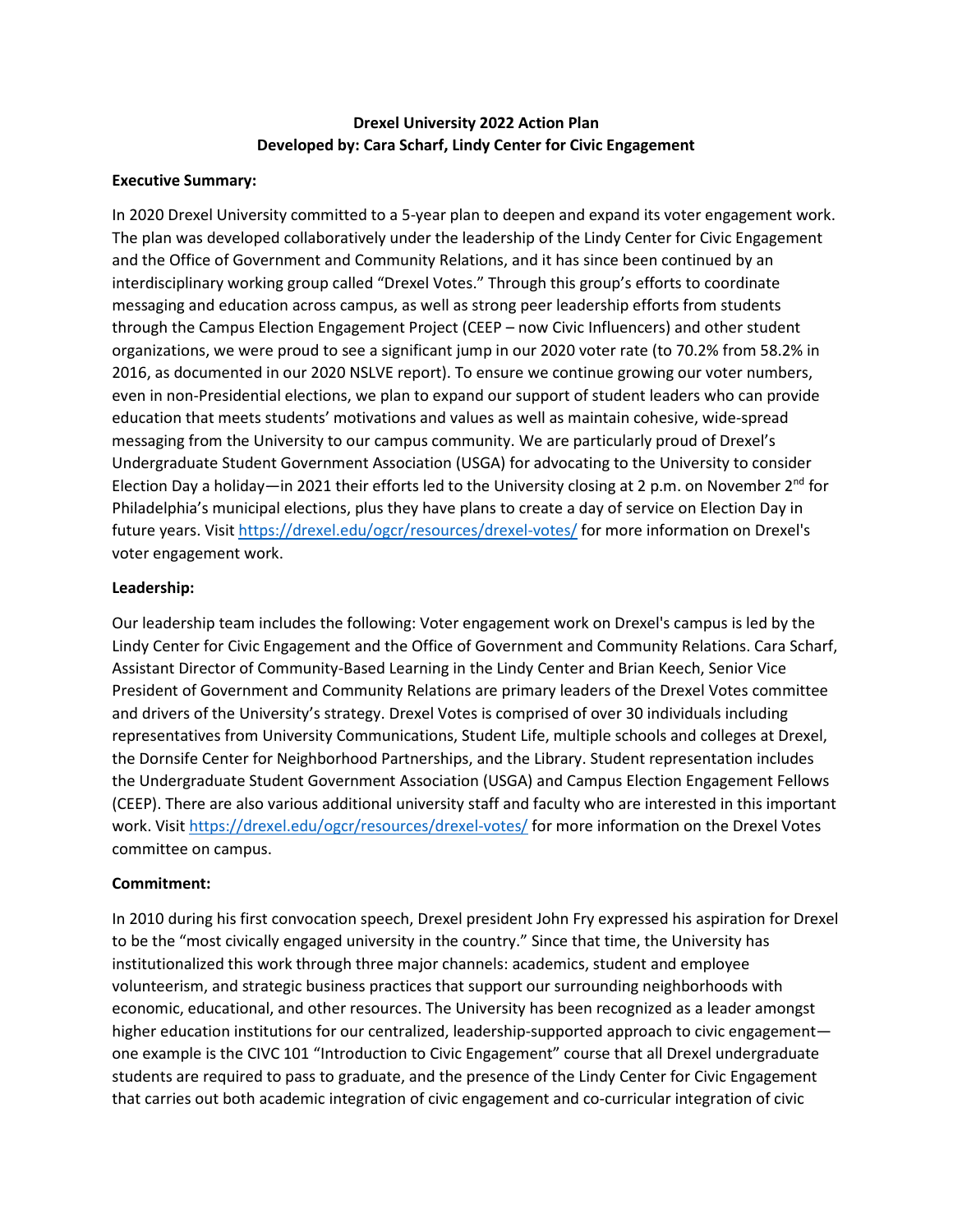engagement into student experiences. A commitment to educating students about voting and encouraging full voter participation is inherent in this mission. We have signed the Higher Education Presidents' Commitment to Full Student Voter Participation. We commit to making sure all students are aware of elections and their ability and responsibility to participate, and have utilized the following methods to share this message: campus-wide emails, social media efforts, University intranet, peer-topeer education from student leaders who are passionate about political engagement, and information disseminated through first-year gen-ed courses such as UNIV101 and the aforementioned CIVC101, which also acts a vehicle for inviting students to think critically about their role in making social change through many tools including political engagement.

# **Landscape:**

We were extremely proud of our 2020 [National Study of Learning, Voting, and Engagement](https://idhe.tufts.edu/nslve) (NSLVE) report which showed a large increase in all metrics that also exceeded averages at peer institutions:

- In 2020 83% of eligible students registered and 72% of eligible students voted.
- That is up from 2018 and 2016 numbers (in 2018 75.9% of eligible students registered and 43.6% of eligible students voted and in 2016 79.3% of eligible students registered & 58.2% of eligible students voted.

In terms of campus demographics, there are approximately 14,555 undergraduate students and 9,034 graduate and professional students on Drexel's campus, for a total of 23,589 students. Information about the makeup of the 2020 freshman class can be found here:

[https://drexel.edu/undergrad/apply/freshman-class/,](https://drexel.edu/undergrad/apply/freshman-class/) and we are aware that the 2021 incoming class has an increase of students from racial and ethnic minorities and students for whom they are the first in their family to go to college. Drexel consistently has a large international student population as well. All of these indicators mean that we will have to work hard to ensure educational efforts around voting include an acknowledgement of systemic issues and barriers and ways to motivate students for whom voting in the United States may not be top-of-mind for various reasons. One way to do this is to ensure that these educational efforts come from students' peers with guidance and support from administration. We also want to get more information about the demographics of our voting students to see if there are any gaps in particular types of students, which will help us better learn how to focus efforts in identity-based resources around campus (for instance, our Center for Black Culture or our campus Hillel). We hope that being involved with organizations like Campus Vote Project and ALL IN Campus Democracy Challenge can help us figure out how to explore this information and strategize around it.

# **Goals:**

The incredible voter numbers we had in 2020 are a huge motivator for our short- and long-term goals though we know that the 2020 election energized people in ways that are difficult to replicate in other types of elections, we hope that through increased efforts to educate on the importance of ALL types of elections, and efforts to make voting accessible and a "norm" for all members of our community can help move us toward seeing those numbers more regularly.

Over the next several years, we hope to: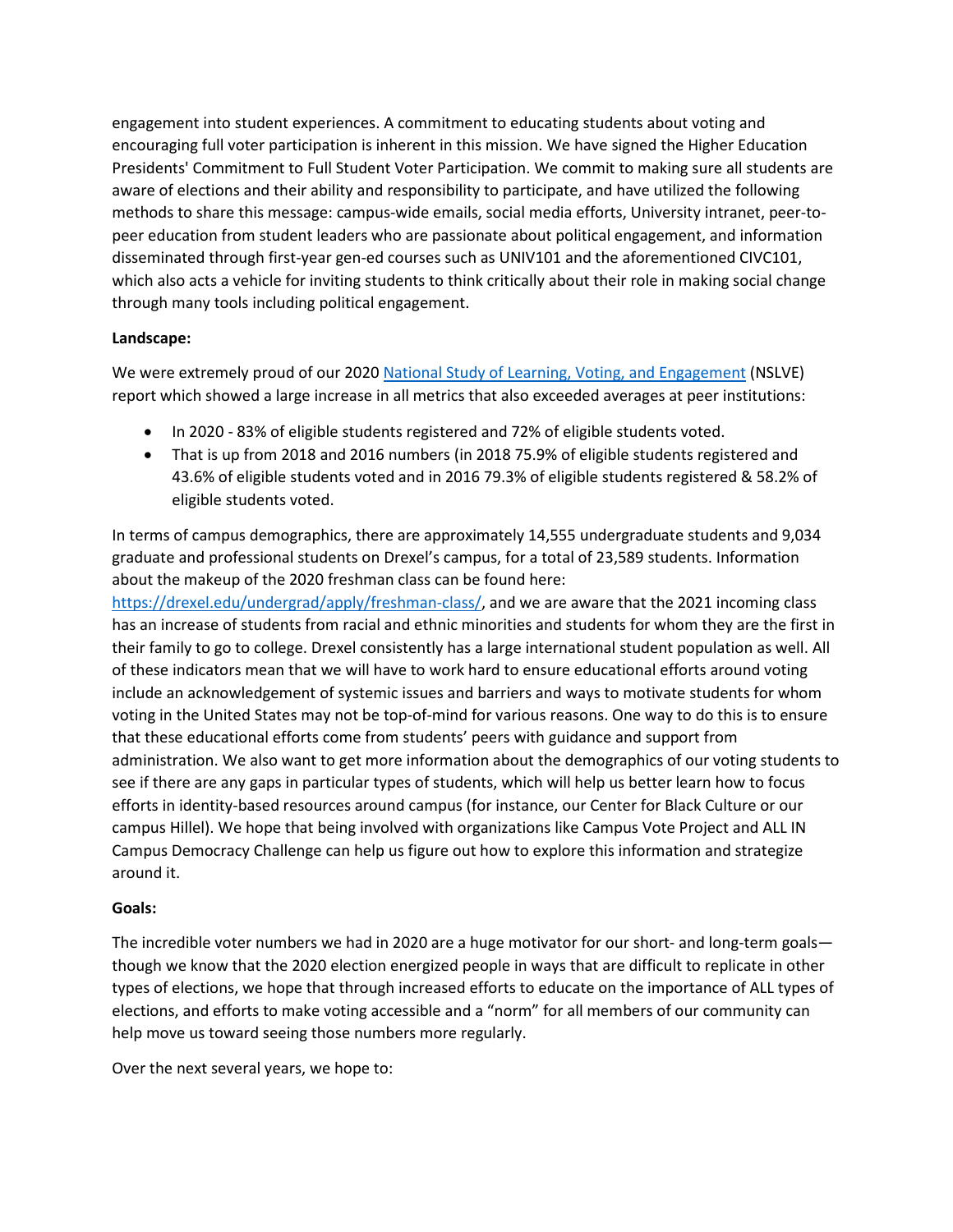- Convene meetings of the Drexel Votes coalition at least twice a year, in the winter before May elections and in the summer before November elections, to discuss how we can be as cohesive as possible with campus-wide efforts to message the importance of voting and important voter logistical information, as well as encouraging different departments around campus (those represented in the coalition and those outside the coalition) to do targeted education and outreach to their communities that echoes campus-wide messaging.
- Continue to establish channels of support for student leaders who are doing peer education and turnout efforts through national nonpartisan organizations such as Civic Influencers and on campus through student organizations such as the Undergraduate Student Government Association and academic departments such as our Honors College and Political Science departments, who historically have done programming for students around nonpartisan political education.
- Ensure the focus of voter education and turnout efforts does not just include information on how, where, and when to vote but also education about the history of voting rights, major issues and barriers that exist in our current electoral landscape (such as gerrymandering, attempts to pass discriminatory voting rights legislation, etc.) and information about how elected officials on both local and national levels affect the everyday lives of people in our community. To do this, we need to partner with experts in these areas (ideas could include faculty, local experts, and resources such as Campus Vote Project) who can speak during panels, workshops, and other events, as well as sharing information about nonpartisan events already happening where students can learn these things.
- Work with the Campus Votes coalition to articulate learning outcomes by end-of-year 2023 for students that define how the above educational efforts will lead to higher student political literacy and motivation to participate in the political process, thus leading to higher numbers of eligible students registering and voting.
- Maintain or increase our 2020 numbers from the NSLVE report through the above efforts, with a particular focus on learning the demographics of our voting students and if there are particular ways we should target our efforts among particular student groups to boost voter participation amongst diverse groups of students.

# **Strategy:**

We will accomplish our above-listed goals in the following ways:

- The Lindy Center will convene meetings of the Campus Votes coalition at least twice a year, starting in the spring of 2022 to share the above goals and help to facilitate discussions about how we can work together to meet the goals, such as articulating learning outcomes and cohesive, campus-wide messaging. As the 2022 Election cycle is a particularly important one in Pennsylvania, it is urgent that we up our efforts this year.
- Lindy Center and other campus partners (USGA, Office of Government and Community Relations, academic partners, student organizations, residence halls, etc.) will be called on to support students leaders in facilitating their own efforts across campus including:
	- o In-person and virtual voter registration drives
	- $\circ$  In-person classroom presentations on upcoming elections and voting information in courses such as UNIV101 and CIVC101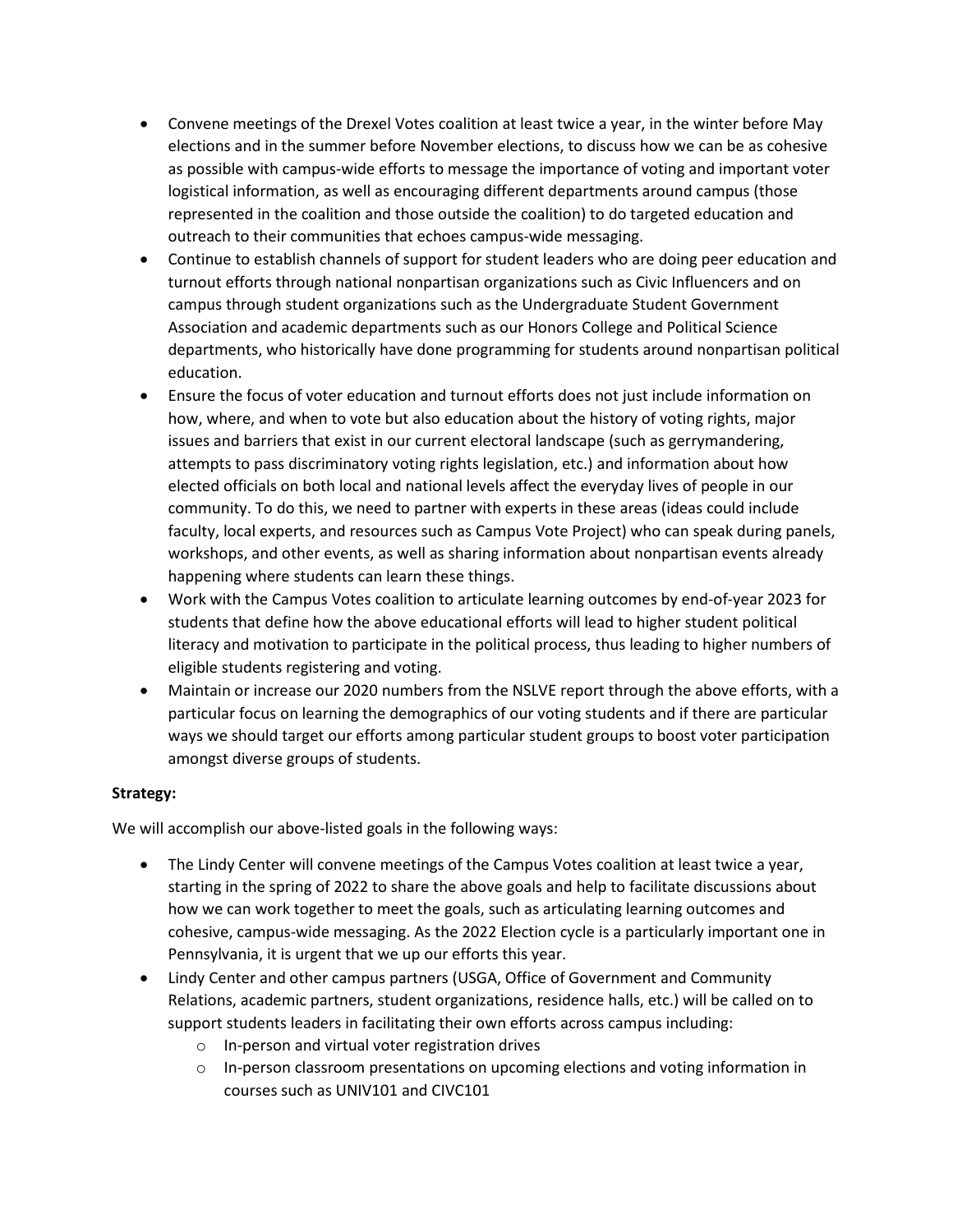- $\circ$  Virtual and in-person voter education events (e.g. film screenings, debates, lectures, workshops, panels, etc.)
- o Generating and advocating for ideas that make voting more exciting, accessible, and universal such as having time off on election days.
- Lindy Center will use our outreach channels such as social media, our civic engagement database (called Galaxy), the Drexel events calendar, and our student organization portal (called DragonLink) to share out educational events with students and the general community. We will also be sure to capitalize on upcoming civic holidays such as National Voter Registration Day, as we know there are many resources for publicizing these opportunities. We are also excited to continue working with our Undergraduate Student Government Association (USGA) on their promotional efforts. For instance, in 2021 for November's Election Day the USGA promoted a Day of Service they called Octavius Catto Day of Service (named after a local civil rights leader). To support their efforts, we did a multi-post series on our social media channels sharing information about Octavius Catto leading up to the Day of Service. In 2022, we hope to help the USGA do a civic engagement fair and even more widely promote the Day of Service which will coincide with the November elections.
- Starting in 2022 the Lindy Center hopes to do an audit of our Civic Learning and Democratic Engagement opportunities around campus (including courses and co-curricular opportunities) to ensure that any definition and critical exploration of civic engagement includes mention of political engagement. Historically we have focused more heavily on direct service, activism, community organizing, and other civic engagement tools but it is important to make sure that political engagement is also listed as a critical tool so that students get used to talking about it.
- The Office of Government and Community Relations will maintain a voting location on campus for the (small) number of students who live here and more importantly, the local community who has become accustomed to voting on Drexel's campus. Luckily we have been able to do this in the past and we plan to continue doing it in the foreseeable future.
- We will work with national partners such as Campus Vote Project and ALL IN Democracy Challenge to dig deeper into our voting data and demographics of student voters on campus to see if we can better target our efforts with student groups that are less likely to participate in elections (whether that be specific majors, demographic groups, etc.). This effort should also include learning more about why certain groups are not voting as much, not just attempting to encourage them to vote without examining systemic barriers and attitudes that might exist.

### **NSLVE:** Drexel University has authorized NSLVE.

**Reporting:** We will share our Action Plan on the University's Drexel Votes website [\(https://drexel.edu/ogcr/resources/drexel-votes/\)](https://drexel.edu/ogcr/resources/drexel-votes/) which has acted as the central repository for disseminating information and cataloging efforts across campus. We will also share with the entire Drexel Community that the plan exists and where they can find it. More targeted outreach and engagement with the plan will happen amongst the Drexel Votes team and with stakeholders who are helping carry out some of the strategies (including student leaders such as our Civic Influencers and the Undergraduate Student Government Association's Civic Engagement Task Force). We will share results, such as highlights from our NSLVE report, Voter Friendly Campus designation, All In Campus Democracy Challenge Designations, etc. through campus-wide marketing channels such as our "Drexel Now" news site and social media.